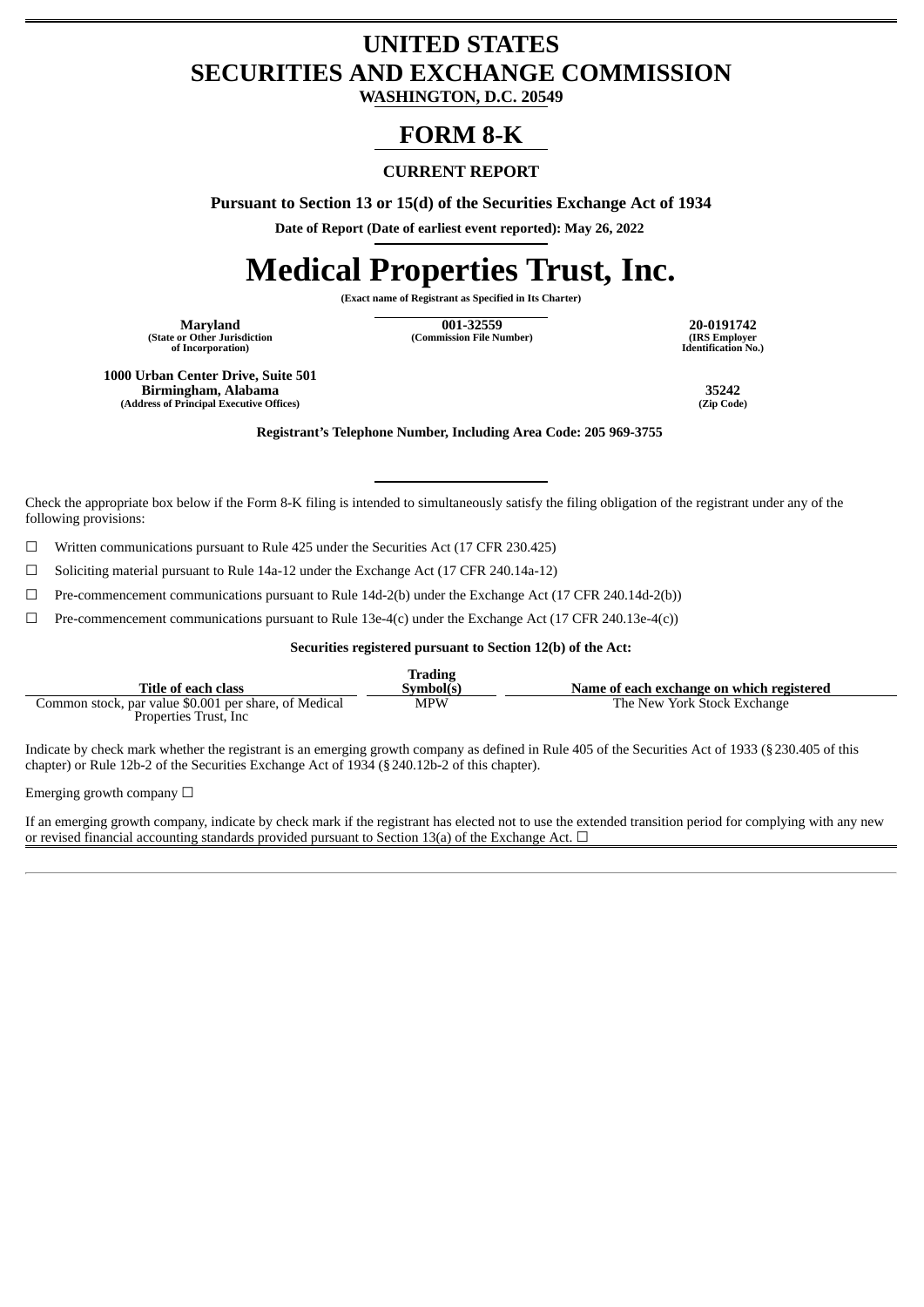#### **Item 5.07 Submission of Matters to a Vote of Security Holders.**

(a)Medical Properties Trust, Inc.'s (the "Company") annual meeting of stockholders was held on May 26, 2022.

(b)All of the proposals considered at the annual meeting were approved, including the election of all director nominees. Set forth below are the final voting results for each matter voted upon, including the number of votes that were cast for and against each nominee or proposal, and the number of abstentions and broker non-votes, as applicable.

Proposal 1: The election of nine directors to the board of directors of the Company, to serve until the next annual meeting of stockholders in 2023 or until their respective successors are elected and qualify:

| <b>Nominee:</b>           | For:        | <b>Against:</b> | <b>Abstentions:</b> | <b>Broker Non-Votes:</b> |
|---------------------------|-------------|-----------------|---------------------|--------------------------|
| Edward K. Aldag, Jr.      | 427,731,279 | 15,019,597      | 7,463,355           | 69,372,634               |
| G. Steven Dawson          | 395,056,934 | 52,834,136      | 2,323,161           | 69,372,634               |
| R. Steven Hamner          | 417,321,693 | 30,566,525      | 2,326,013           | 69,372,634               |
| Caterina A. Mozingo       | 446,058,422 | 1,870,000       | 2,285,809           | 69,372,634               |
| Emily W. Murphy           | 446,131,986 | 1,785,920       | 2,296,325           | 69,372,634               |
| Elizabeth N. Pitman       | 441,020,580 | 6.904.773       | 2,288,878           | 69.372.634               |
| D. Paul Sparks, Jr.       | 440,778,386 | 7,100,592       | 2,335,253           | 69,372,634               |
| Michael G. Stewart        | 434,026,236 | 13,860,150      | 2,327,844           | 69,372,635               |
| C. Reynolds Thompson, III | 432,495,535 | 11,523,899      | 6,194,797           | 69,372,634               |

Proposal 2: The ratification of the appointment of PricewaterhouseCoopers LLP as the independent registered public accounting firm of the Company for the fiscal year ending December 31, 2022:

| For:       | Against                   | stentions:<br>Ah                  | Votes:<br>Non<br>srokel |
|------------|---------------------------|-----------------------------------|-------------------------|
| 508<br>736 | $\sqrt{2}$<br>308<br>.bUt | A O F<br>986 <sub>4</sub><br>$ -$ | $\sim$<br>UU<br>$-$     |

Proposal 3: The approval of a non-binding, advisory resolution approving named executive officer compensation:

| For:                                | Against.                 | Abstentions: | <b>Broker Non-Votes:</b> |
|-------------------------------------|--------------------------|--------------|--------------------------|
| $\sim$ $\sim$ $\sim$<br>$\Lambda$ 1 | $\sim$ $ -$<br>-70<br>71 | 2.889<br>-02 | $\sim$<br>69.372<br>.    |

Proposal 4: The approval of the Company's Amended and Restated 2019 Equity Incentive Plan:

| For: | Against:                    | Abstentions: | <b>Broker Non-Votes:</b>                                    |
|------|-----------------------------|--------------|-------------------------------------------------------------|
| 808  | 2.958<br>.907<br><u>і Д</u> | 464<br>781.  | $\sim$ $\sim$ $\sim$<br>69<br>$\sim$ $\sim$ $\sim$<br>- 000 |

#### **Item 9.01 Financial Statements and Exhibits.**

(d) Exhibits.

Г

**Exhibit Description** 104 Cover Page Interactive Data File (embedded within the Inline XBRL document)